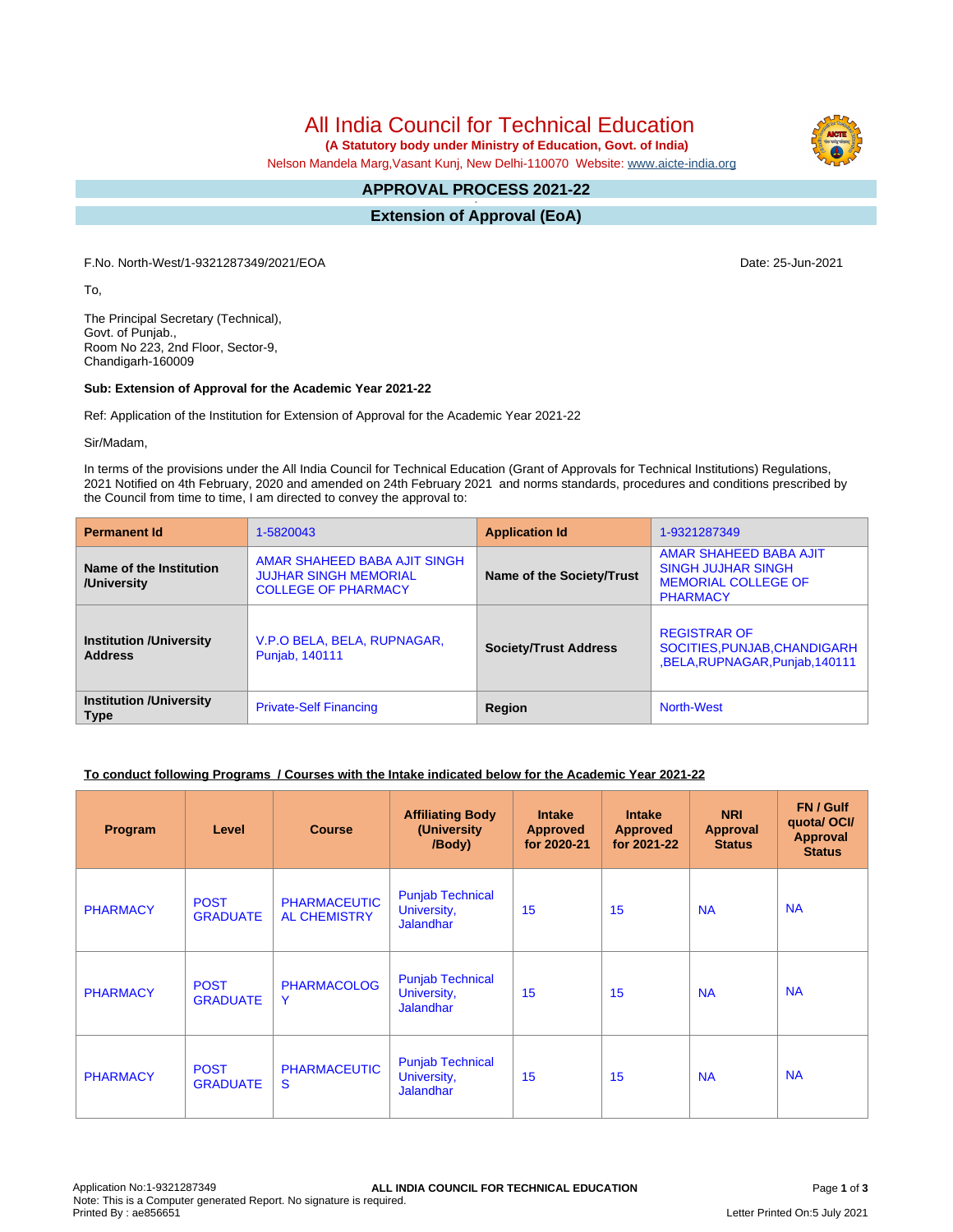| <b>PHARMACY</b> | <b>UNDER</b><br><b>GRADUATE</b> | <b>PHARMACY</b> | <b>Punjab Technical</b><br>University,<br><b>Jalandhar</b>           | 100 | 100 | <b>NA</b> | <b>NA</b> |
|-----------------|---------------------------------|-----------------|----------------------------------------------------------------------|-----|-----|-----------|-----------|
| <b>PHARMACY</b> | <b>DIPLOMA</b>                  | <b>PHARMACY</b> | <b>Punjab State</b><br><b>Board of Technical</b><br><b>Education</b> | 60  | 60  | <b>NA</b> | <b>NA</b> |

### **It is mandatory to comply with all the essential requirements as given in APH 2021-22 (Appendix 6)**

# **Important Instructions**

- 1. The State Government/ UT/ Directorate of Technical Education/ Directorate of Medical Education shall ensure that 10% of reservation for Economically Weaker Section (EWS) as per the reservation policy for admission, operational from the Academic year 2019-20 is implemented without affecting the reservation percentages of SC/ ST/ OBC/ General. However, this would not be applicable in the case of Minority Institutions referred to the Clause (1) of Article 30 of Constitution of India. Such Institution shall be permitted to increase in annual permitted strength over a maximum period of two years.
- 2. The Institution offering courses earlier in the Regular Shift, First Shift, Second Shift/Part Time now amalgamated as total intake shall have to fulfil all facilities such as Infrastructure, Faculty and other requirements as per the norms specified in the Approval Process Handbook 2021-22 for the Total Approved Intake. Further, the Institutions Deemed to be Universities/ Institutions having Accreditation/ Autonomy status shall have to maintain the Faculty: Student ratio as specified in the Approval Process Handbook.
- 3. Strict compliance of Anti-Ragging Regulation, Establishment of Committee for SC/ ST, Establishment of Internal Complaint Committee (ICC), Establishment of Online Grievance Redressal Mechanism, Barrier Free Built Environment for disabled and elderly persons, Fire and Safety Certificate should be maintained as per the provisions made in Approval Process Handbook and AICTE Regulation notified from time to time.
- 4. In case of any differences in content in this Computer generated Extension of Approval Letter, the content/information as approved by the Executive Council / General Council as available on the record of AICTE shall be final and binding.

**Prof.Rajive Kumar Member Secretary, AICTE**

Copy \*\* to:

- **1. The Director of Technical Education\*\*, Punjab**
- **2**. **The Registrar\*\*,** Punjab Technical University, Jalandhar
- **3. The Principal / Director,** AMAR SHAHEED BABA AJIT SINGH JUJHAR SINGH MEMORIAL COLLEGE OF PHARMACY V.P.O Bela, Bela,Rupnagar, Punjab,140111
- **4. The Secretary / Chairman,** REGISTRAR OF SOCITIES,PUNJAB,CHANDIGARH BELA,RUPNAGAR